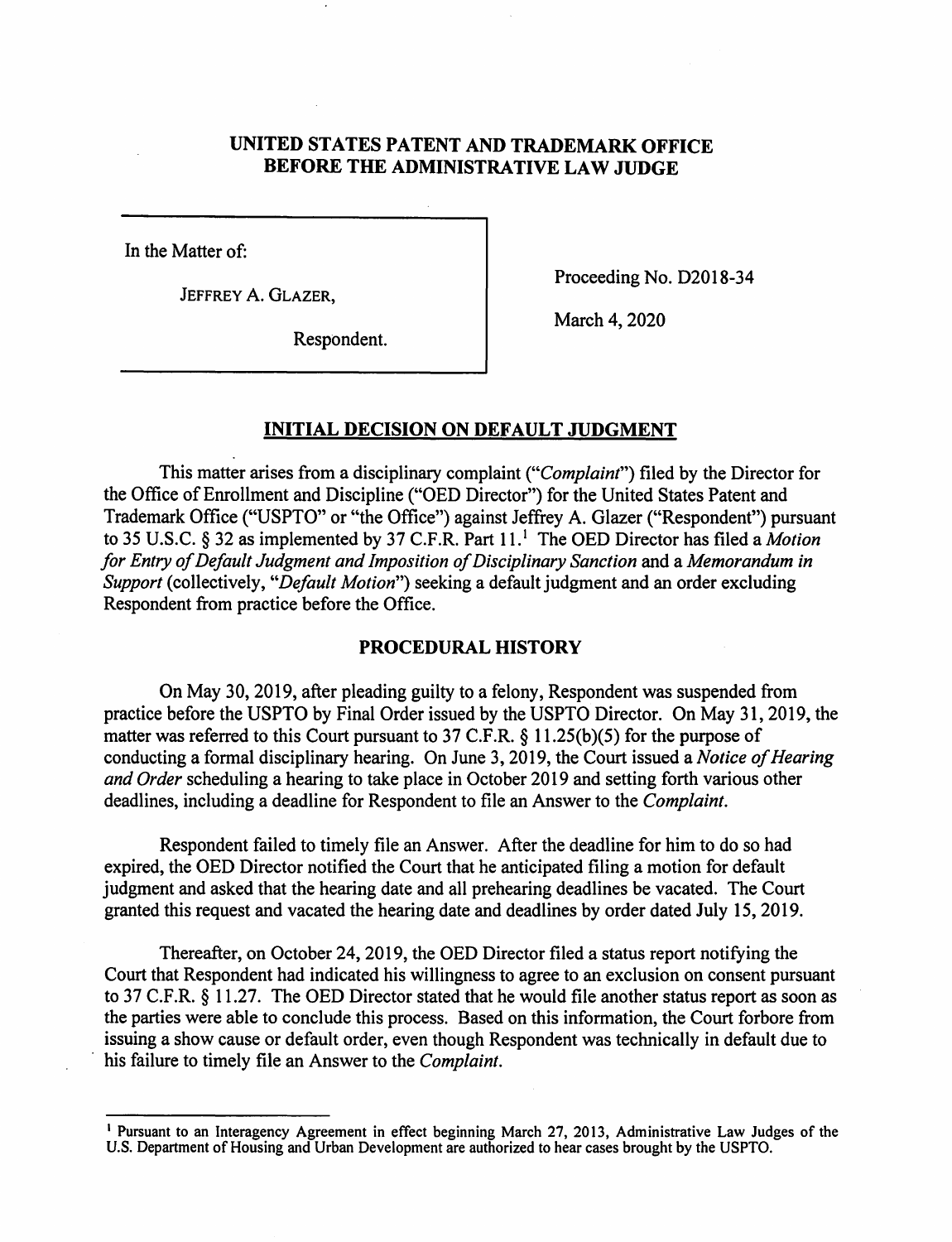On December 30, 2019, the OED Director filed a status report stating that he had sent draft documents to Respondent's counsel on November 5, 2019, in an effort to finalize the exclusion on consent. However, signed copies had not yet been returned to USPTO. The OED Director also noted that Respondent's counsel had sent an email on December 16, 2019, stating that he would return the signed documents within a day or two, but the OED Director still had not received them. On January 13, 2020, this Court entered an order directing that, on or before January 23, 2020, Respondent must file a proposed answer to the *Complaint* and show cause why a default judgment should not be entered against him under 37 C.F.R. § 11.36(e).

On January 22, 2020, Counsel for Respondent filed a letter stating that Respondent "is not contesting the allegations in the Complaint that was issued against him on March 27, 2019 [sic]," and that Respondent "consents to the entry of a final judgment excluding him from practice before the [USPTO]." The letter requested, however, "that the exclusion be retroactive to May 30, 2019—the date of [Respondent's] suspension from practice before the USPTO."

The Court ordered the OED Director to respond to Respondent's letter on or before February 14, 2020. On February 14, 2020, the OED Director submitted a response stating that he does not object to Respondent's request that May 30, 2019 be the effective date of his exclusion. However, the OED Director requests that the Court's order of exclusion indicate that an effective date of May 30, 2019, does not obviate Respondent's duty to comply with 37 C.F.R. §§ 11.58 and 11.60. On February 21, 2020, the OED Director further submitted the *Default Motion* and a proposed decision on default judgment.

### **APPLICABLE LAW**

**USPTO Disciplinary Proceedings.** The USPTO has the "exclusive authority to establish qualifications for admitting persons to practice before it, and to suspend or exclude them from practicing before it." Kroll v. Finnerty, 242 F.3d 1359, 1364 (Fed. Cir. 2001). This authority flows from 35 U.S.C.  $\S$  2(b)(2)(D), which empowers the USPTO to establish regulations governing patent practitioners' conduct before the Office, and 35 U.S.C. § 32, which empowers the USPTO to discipline a practitioner who is "shown to be incompetent or disreputable, or guilty of gross misconduct," or who violates the USPTO's regulations. The practitioner must receive notice and an opportunity for a hearing before such disciplinary action is taken. 35 U.S.C. § 32. Disciplinary hearings are conducted in accordance with the USPTO's procedural rules at 37 C.F.R. part 11, subpart C, and with section 7 of the Administrative Procedure Act, 5 U.S.C. § 556, by a hearing officer appointed by the USPTO. See 37 C.F.R. §§ 11.39(a), 11.44. The OED Director has the burden of proving any alleged violations by clear and convincing evidence. 37 C.F.R. § 11.49.

In 1985, the USPTO issued regulations based on the ABA Model Code of Professional Responsibility to govern attorney conduct and practice. See Practice Before the Patent and Trademark Office, 50 Fed. Reg. 5158 (Feb. 6, 1985) (Final Rule) (codified at 37 C.F.R. §§ 10.20-10.112). These rules set forth the USPTO Code of Professional Responsibility and "clarif[ied] and modernize[ d] the rules relating to admission to practice and the conduct of disciplinary cases." Id. at 5158. In May 2013, the USPTO replaced the USPTO Code with the USPTO Rules of Professional Conduct, which are fashioned on the ABA's Model Rules of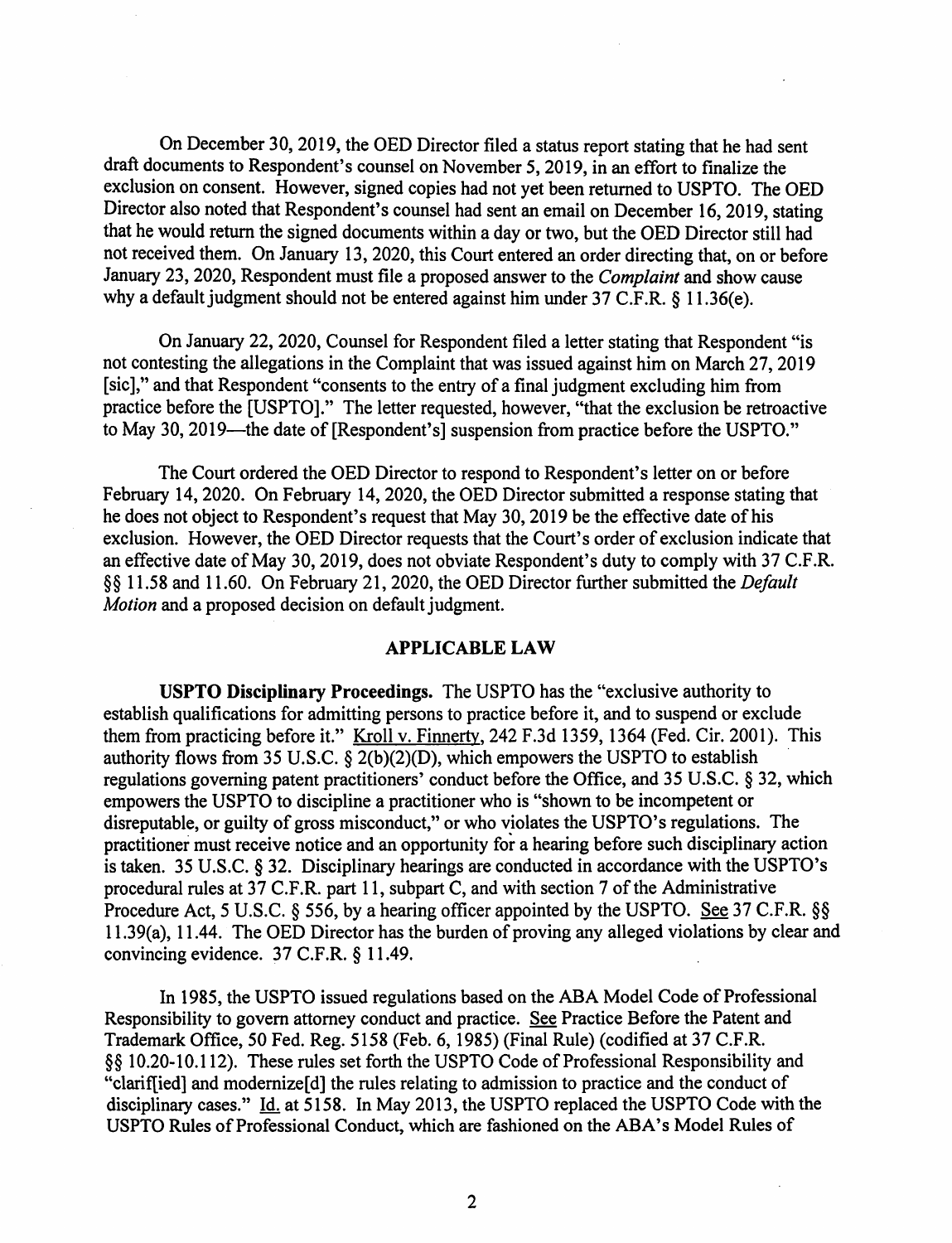Professional Conduct. See Changes to Representation of Others Before the United States Patent and Trademark Office, 78 Fed. Reg. 20180 (April 3, 2013) (Final Rule) (codified at 37 C.F.R. §§ 11.101-11.901). By updating its regulations, the USPTO sought to "provid[e] attorneys with consistent professional conduct standards, and large bodies of both case law and opinions written by disciplinary authorities that have adopted the ABA Model Rules. "2 Id. at 20180.

**Consequences for Failure to Answer Complaint.** The USPTO's procedural rules set forth the requirement for answering the *Complaint* and the consequences for failing to do so: "Failure to timely file an answer will constitute an admission of the allegations in the complaint and may result in entry of default judgment."  $37$  C.F.R. § 11.36(e).

### **FINDINGS OF FACT**

As a result of Respondent's failure to answer the *Complaint*, Respondent is deemed to have admitted the allegations in the *Complaint,* which are set forth below as the Court's findings of fact. See, e.g., *In re* Riley, Proceeding No. D2013-04 (USPTO July 9, 2013)<sup>3</sup> (granting OED Director's motion for default judgment when respondent failed to answer the complaint).

At all times relevant to the *Complaint,* Respondent has been registered to practice before the USPTO. Exhibits submitted with the *Default Motion* show that Respondent was admitted to practice law in New Jersey on December 16, 1998, and was registered as a patent attorney on February 4, 2002. Respondent's patent registration number is 50,699. However, since May 30, 2019, Respondent has been suspended from practice before the Office by Final Order issued by the USPTO Director.

The USPTO Director issued the order of suspension pursuant to 37 C.F.R.  $\S$  11.25(b) because Respondent had pleaded guilty to a felony. Specifically, on January 9, 2017, Respondent pleaded guilty to two counts of conspiracy to fix prices in violation of Section 1 of the Sherman Antitrust Act (15 U.S.C. § 1) at a plea hearing in the federal criminal case of United States v. Glazer, No. 2:16-cr-506-1 (E.D. Pa.). This offense carries a potential sentence of ten years imprisonment and a \$1,000,000 fine. See 15 U.S.C. § 1. According to the Information filed in Respondent's criminal case, from 2013 to 2015, Respondent, an officer of a pharmaceutical company, engaged in a conspiracy to allocate customers, rig bids, and maintain collusive and noncompetitive prices for various pharmaceutical products by agreeing with competitors not to compete for customers and to fix prices. See Information, United States v. Glazer, No. 2:16-cr-00506-RBS (E.D. Pa. Dec. 12, 2016).

#### **CONCLUSIONS OF LAW**

Based upon the foregoing findings of fact, the Court concludes that Respondent violated the USPTO Rules of Professional Conduct as alleged. Specifically, Respondent violated 37 C.F.R. § 11.804(b), which provides that "[i]t is professional misconduct for a practitioner to ... [c]ommit a criminal act that reflects adversely on the practitioner's honesty,

<sup>&</sup>lt;sup>2</sup> Thus, the USPTO Code, the Comments and Annotations to the ABA Model Rules, and disciplinary decisions and opinions issued by state boards are useful to understanding the USPTO Rules. See 78 Fed. Reg. at 20180.

<sup>&</sup>lt;sup>3</sup> All USPTO disciplinary decisions cited in this opinion are available at [https://foiadocuments.uspto.gov/oed/](https://foiadocuments.uspto.gov/oed).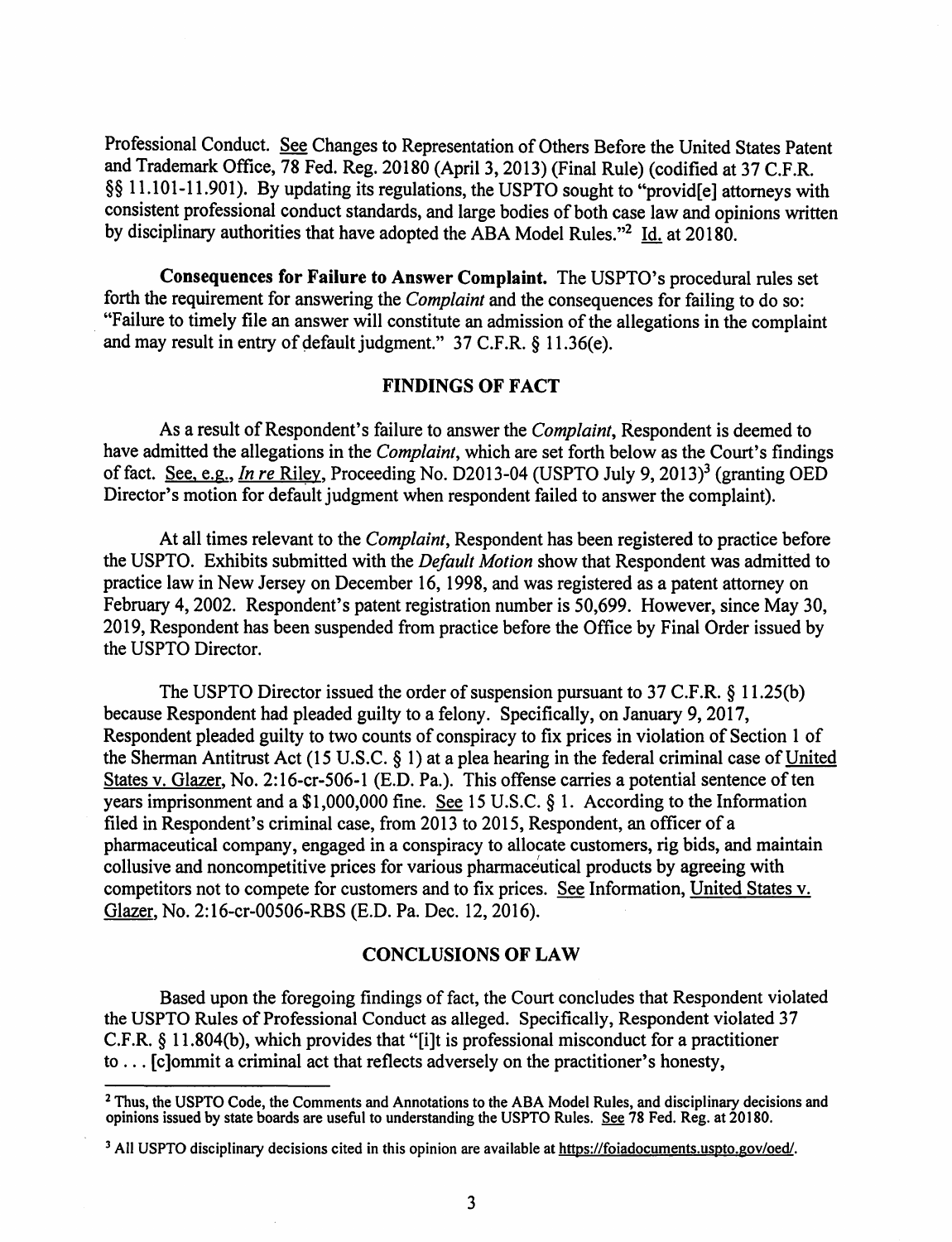trustworthiness or fitness as a practitioner in other respects." Respondent violated this provision when he, as an officer of a pharmaceutical company, engaged in a conspiracy to allocate customers, rig bids, and maintain collusive and noncompetitive prices for various pharmaceutical products by agreeing with competitors not to compete for customers and to fix prices, in violation of Section 1 of the Sherman Antitrust Act (15 U.S.C.  $\delta$  1).<sup>4</sup>

### **SANCTIONS**

The OED Director asks the Court to sanction Respondent by entering an order excluding him from practice before USPTO. The primary purpose of legal discipline is not to punish, but rather "to protect the public and the administration of justice from lawyers who have not discharged, will not discharge, or are unlikely properly to discharge their professional duties to clients, the public, the legal system, and the legal profession." *In re* Brufsky, Proceeding No. D2013-18, slip op. at 8 (USPTO June 23, 2014) (citing Matter ofChastain, 532 S.E.2d 264, 267 (S.C. 2000)).

In determining an appropriate sanction, USPTO regulations require this Court to consider the following four factors: (1) whether the practitioner has violated a duty owed to a client, the public, the legal system, or the profession; (2) whether the practitioner acted intentionally, knowingly, or negligently;  $(3)$  the amount of the actual or potential injury caused by the practitioner's conduct; and (4) the existence of any aggravating or mitigating factors. See 37 C.F.R. § l l.54(b); see also *In re* Halling, Proceeding No. D2019-10 (USPTO June 13, 2019); *In re* Whitney. Proceeding No. D2018-48 (USPTO Mar. 14, 2019); *In re* Lau, Proceeding No. D2016-37 (USPTO May 1, 2017); *In re* Schwedler, Proceeding No. D2015-38 (USPTO Mar. 21, 2016).

I. Respondent violated a duty owed to the public and the legal profession.

Citing the American Bar Association's STANDARDS FOR IMPOSING LAWYER SANCTIONS (1992) ("STANDARDS"), the OED Director asserts that the most fundamental duty a lawyer owes to the public is "the duty to maintain standards of personal integrity upon which the community relies," as the public expects lawyers to be honest and to abide by the law. The Court agrees. The integrity of the legal profession "can be maintained only if the conduct of the individual attorney is above reproach." Disciplinary Counsel v. Dann, 979 N.E.2d 1263, 1268 (Ohio 2012). An attorney, more than a member of the general public, is expected to refrain from any illegal conduct. "Anything short of this lessens public confidence in the legal profession-because obedience to the law exemplifies respect for the law." Id. In this case, Respondent violated

<sup>&</sup>lt;sup>4</sup> The OED Director alleges that, by reason of the same conduct, Respondent also violated 37 C.F.R. § 11.804(i), which states that it is professional misconduct for a practitioner to "[e]ngage in other conduct that adversely reflects on the practitioner's fitness to practice before the Office." However, because the Court has already found that Respondent's conduct violated§ 11.804(b), and the OED Director has not identified any "other" conduct that would separately violate§ 11.804(i), the Court has no basis to find a violation ofthis regulations. See *In re* Whitney. Proceeding No. D2018-48, slip op. at 8 (USPTO Mar. 14, 2019) (finding no basis for violation of § 11.804(i) where same conduct had already been found to violate other subsections of§ 11.804); *In re* Flindt, Proceeding No. D2016- 04, slip op. at 39 (USPTO Aug. 4, 2017) (stating that, if the same conduct violates other provisions of§ 11.804, it cannot violate§ l l.804(i)); *In re* Campbell, Proceeding No. D2014-l l, slip op. at 7-8 (USPTO Apr. 29, 2014) (default order) (finding no violation where OED Director failed to allege "other conduct" of the sort envisioned under  $§$  11.80 $4(i)$ ).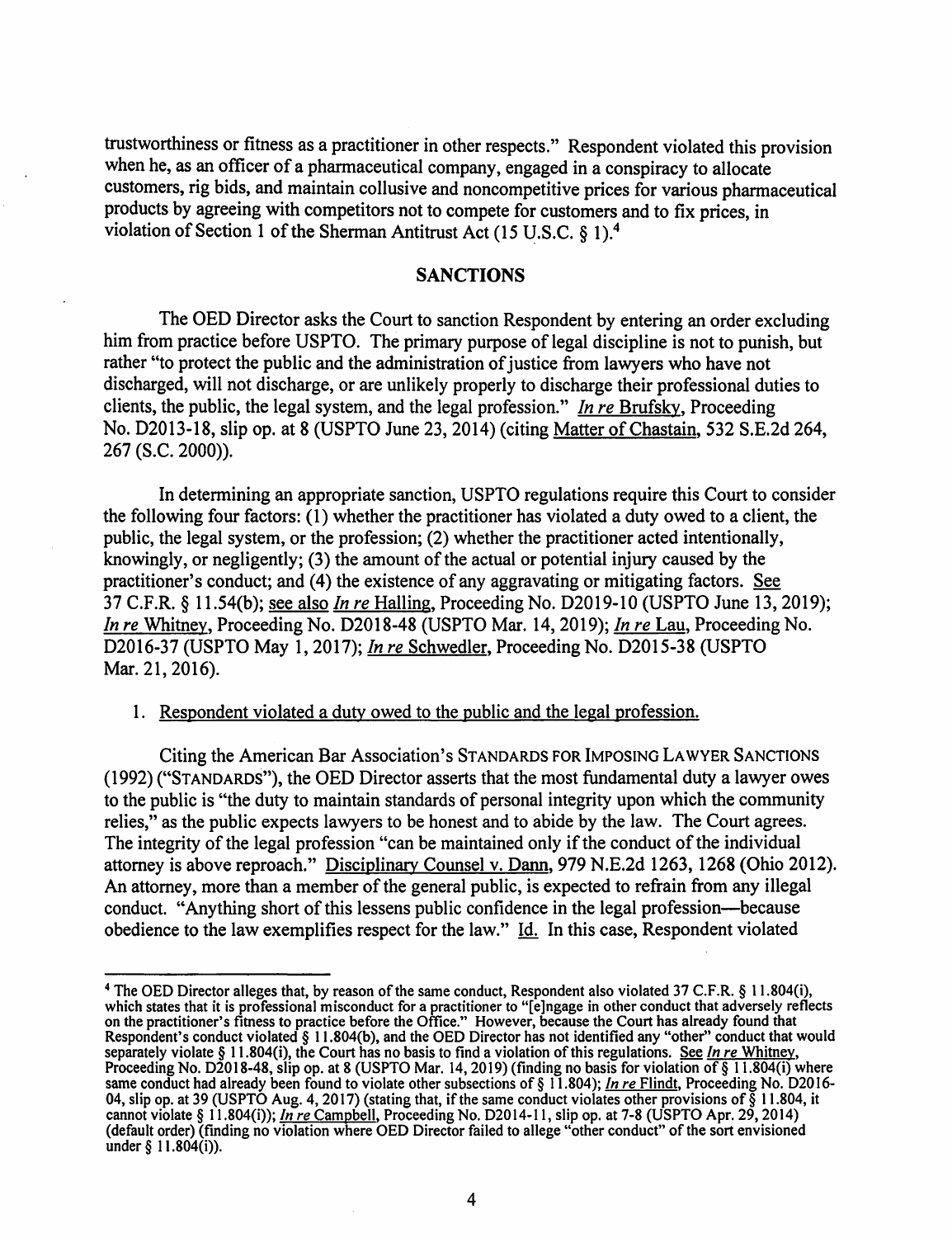duties owed to the public and to the legal profession by failing to abide by the law and to display high standards of honesty and integrity. See Disciplinary Counsel v. Margolis, 870 N.E.2d 1158. 1160 (Ohio 2017) ("Respondent violated duties to the legal system arid the general public by failing to conduct himself within the bounds of the law and to act in accordance with the highest standards of honesty and integrity.").

### 2. Respondent acted intentionally and knowingly.

Acting with intent constitutes the most culpable mental state and arises when a lawyer acts with a conscious objective or purpose to accomplish a particular result. See Preamble to STANDARDS; Att'y Grievance Comm'n v. Culver, 808 A.2d 1251, 1260 (Md. 2002) ("Clearly, one who acts with deliberation and calculation, fully cognizant of the situation and, therefore, fully intending the result that is achieved is more culpable than one who, though doing the same act, does so unintentionally, negligently or without full appreciation of the consequences");  $e.g.,$ *In re* Klagiss, 635 N.E.2d 163, 165 (Ind. 1994) (finding that attorney acted with highest degree of culpability when he engaged in neglect of a dependent because this constituted "a crime of intentional or knowing breach of trust"); *In re Schuler*, 818 P.2d 138, 141 (Alaska 1991) (finding attorney's conviction of theft to be conclusive proof that he acted with most culpable mental state, intent, as intent was a required element of the crime).

Here, Respondent's acts were intentional and knowing. Claims under section 1 of the Sherman Antitrust Act (the offense to which Respondent pied guilty) "are limited to combinations, contracts, and conspiracies, and thus always require the existence of an agreement." Howard Hess Dental Labs, Inc. v. Dentsply Int'l, Inc., 602 F.3d 237,254 (3d Cir. 2010). Such an agreement requires "a unity of purpose or a common design and understanding, or a meeting of minds in an unlawful arrangement." Id. ( quoting Copperweld Corp. v. Independence Tube Corp., 467 U.S. 752, 771 (1984)). Thus, Respondent's offense, which required an agreement with others to fix prices and allocate customers, was intentional and knowing.

# 3. The public was harmed by Respondent's misconduct.

Even though he did not compromise any client's interest, Respondent's misconduct harmed the general public when he engaged in a conspiracy to allocate customers, rig bids, and maintain collusive and noncompetitive prices for various pharmaceutical products by agreeing with competitors not to compete for customers and to fix prices. Respondent's offenses also harmed the public by unreasonably restraining trade in order to drive up the prices of pharmaceutical products.

# 4. Aggravating and mitigating factors exist in this case.

The American Bar Association's STANDARDS set forth aggravating and mitigating factors for the Court to consider in determining an appropriate sanction. Citing  $\S$  9.22(b) and (i) of the STANDARDS, the OED Director contends that the following aggravating factors warrant a more severe sanction in this case: a dishonest or selfish motive and substantial experience in the practice of law.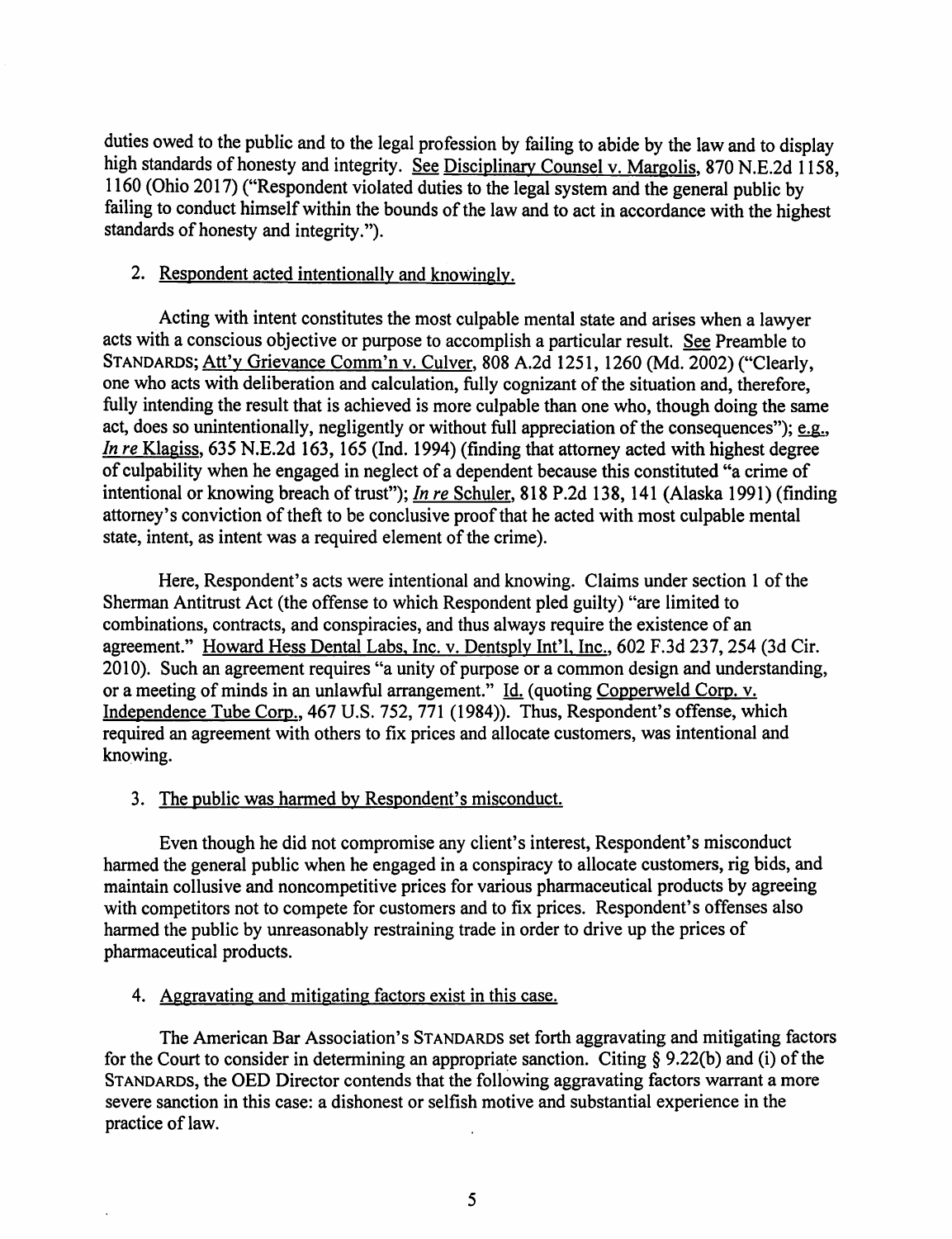This Court agrees. Respondent's offenses, which unreasonably restrained trade in order to drive up the prices of pharmaceutical products, clearly were committed for financial or personal gain. Respondent has over 19 years of experience practicing before the USPTO and should have known better than to engage in the misconduct demonstrated in this case. These aggravating factors, along with the injury Respondent caused to the public, the knowing and intentional nature of his conduct, and the fact that he violated duties owed to the public and his profession, warrant the severe sanction of exclusion.

The STANDARDS identify mitigating factors which, if they exist, are considerations or facts that may justify a reduction in the degree of discipline to be imposed. *See* STANDARDS §§ 9.31, 9.32. The only mitigating factor here is the "absence of a prior disciplinary record." See STANDARDS § 9.32(a). The Court finds this mitigating factor to be of little weight, given Respondent's misconduct as described above and the fact that he has already agreed to an order of exclusion. Accordingly, despite his lack of a prior disciplinary record, the Court concludes that exclusion is the appropriate sanction.

#### 5. Effective date and conditions of exclusion.

A suspended or excluded practitioner is obligated to comply with the provisions of 37 C.F.R. § 11.58. In this case, because Respondent was suspended on an interim basis by the USPTO Director on May 30, 2019, he was required to comply with 37 C.F.R. § 11.58.

The USPTO Director's May 30, 2019 order of interim suspension granted Respondent 30 days of limited recognition to practice in order to facilitate compliance with the provisions of § 11.58(b ). However, the OED Director states that Respondent has not submitted an affidavit or declaration of compliance as required by 37 C.F.R. § 11.58(b)(2). Thus, Respondent has not complied with § 11.58(b)(2), and it is unclear whether he has complied with any of the other provisions of§ 11.58.

Pursuant to 37 C.F.R. § 11.60(c), "[a]n excluded or suspended practitioner who has violated any provision of§ 11.58 shall not be eligible for reinstatement until a continuous period of time in compliance with  $\S$  11.58 that is equal to the period of suspension or exclusion has elapsed." In this case, Respondent has requested that his exclusion "be retroactive to May 30, 2019—the date of [Respondent's] suspension from practice before the USPTO." Even though Respondent has not complied with the requirements for this Order of exclusion to be *nune pro tune* to May 30, 2019, the OED Director does not object to Respondent's request. For this reason, this Order shall be applied *nune pro tune* and Respondent's period of exclusion shall be deemed to have started running as of May 30, 2019. However, this does not obviate Respondent's duty to comply with 37 C.F.R. §§ 11.58 and 11.60.

#### **CONCLUSION AND ORDER**

Because Respondent has consented to entry of default and has failed to answer the *Complaint,* Respondent is found to be in **DEFAULT** and to have admitted all the allegations in the *Complaint.*